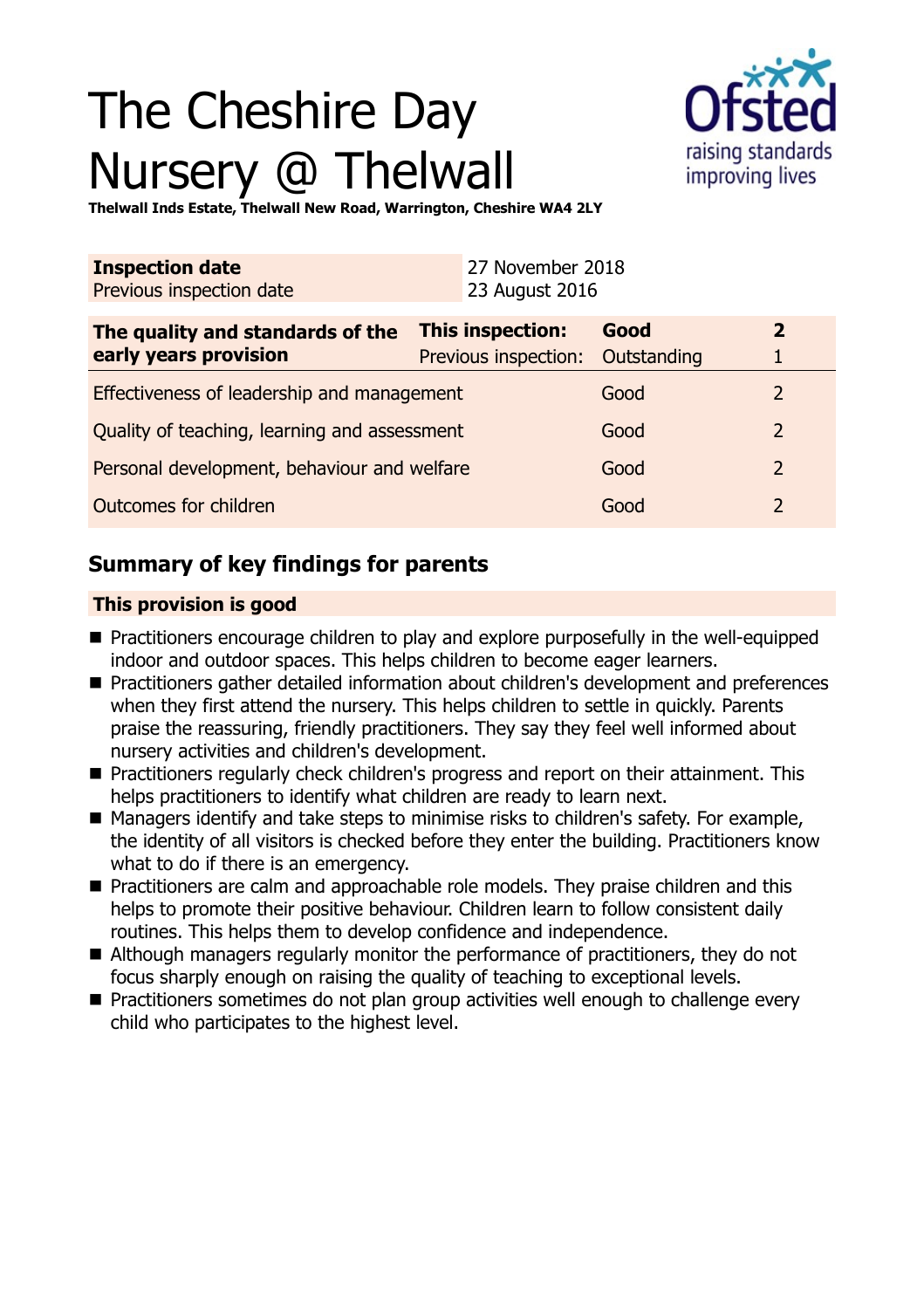## **What the setting needs to do to improve further**

## **To further improve the quality of the early years provision the provider should:**

- $\blacksquare$  build on the systems for assessing the performance of practitioners so that plans for their individual professional development are sharply focused and drive sustained improvement
- $\blacksquare$  sharpen the planning of group activities so that every child is challenged to the highest level and makes rapid progress.

## **Inspection activities**

- The inspector observed the quality of teaching during activities indoors and outdoors. She assessed the impact this has on children's learning.
- The inspector spoke with practitioners and children during the inspection. She spoke to parents and took account of their views.
- $\blacksquare$  The inspector completed a joint observation with the nursery teacher and the deputy nursery manager.
- $\blacksquare$  The inspector held meetings with the registered person, area manager, quality and support manager, two nursery teachers and the nursery manager. She looked at relevant documentation and evidence of the suitability of practitioners working in the nursery.

## **Inspector**

Susan King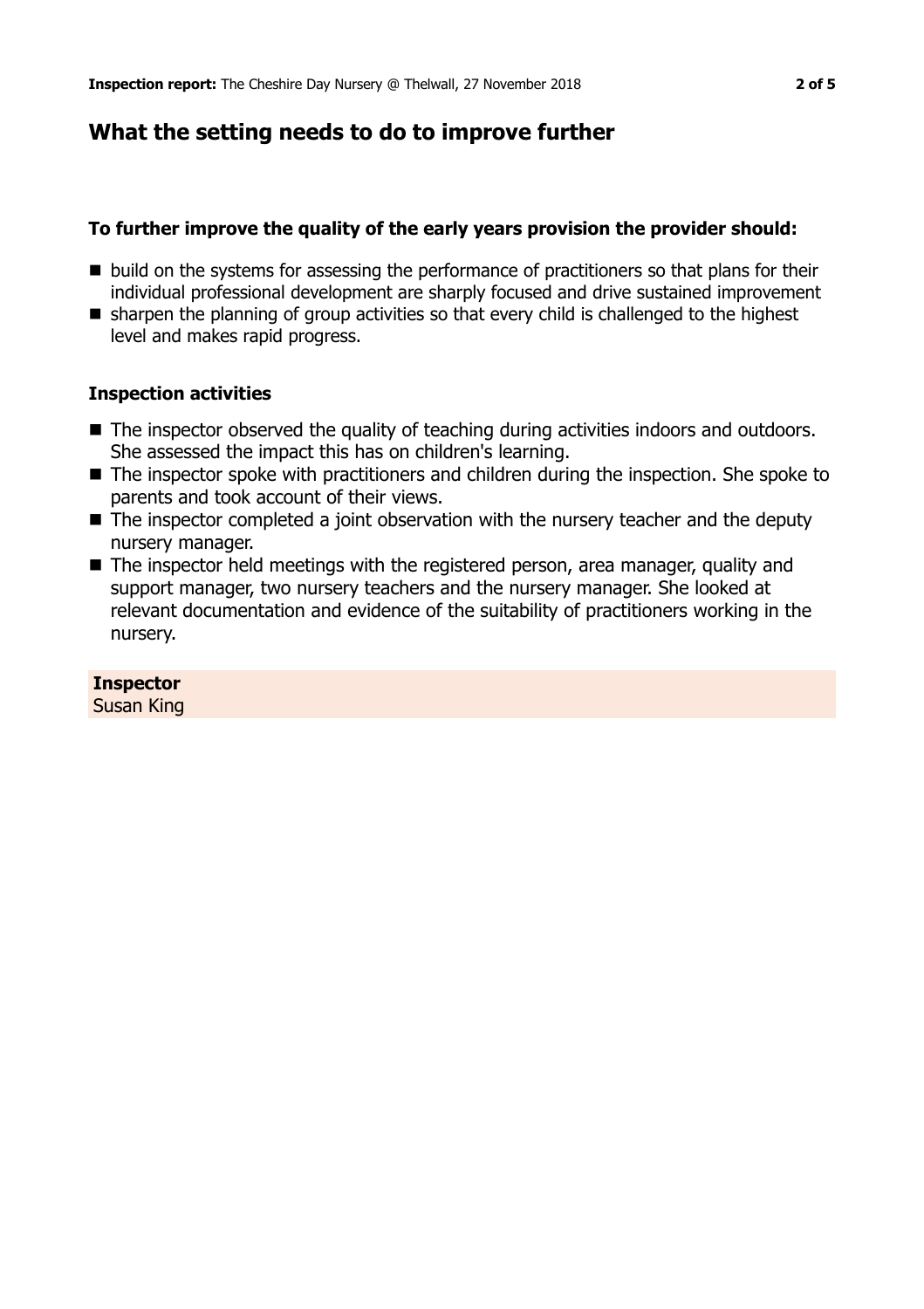## **Inspection findings**

## **Effectiveness of leadership and management is good**

Leaders demonstrate a strong commitment to providing high-quality care and education. They use a range of strategies to evaluate nursery practice. Managers actively seek the views other professionals and parents. They use this information to set actions that help them to continuously improve the provision. All required policies, including for complaints, are in place. Safeguarding is effective. Managers deliver innovative in-house training that helps practitioners to extend their understanding of child protection matters. Practitioners know what to do if they have concerns for children's welfare. Managers follow robust procedures for recruiting and vetting new employees.

## **Quality of teaching, learning and assessment is good**

Practitioners take account of children's interests when they plan activities. This is exemplified when babies demonstrate an interest in cars. Practitioners show them how to wheel the cars through paint, then drive them across paper. The babies begin to understand the connection between their movements and the marks on the paper. The activity helps to promote babies' physical development really well. Some teaching is exceptional. For example, pre-school practitioners skilfully incorporate interesting new vocabulary into stories they create with children. Children think and talk about the grandad character's fear of crossing the bridge and this helps them to understand the word 'anxious'.

## **Personal development, behaviour and welfare are good**

Relationships between practitioners and children are good. Every child has a named key person. Practitioners follow well-established procedures for recording children's individual care routines, accidents and injuries. They report the information to parents and this helps to promote continuity in children's care. Children learn how a healthy diet contributes to their good health. For instance, practitioners make sure that children take regular drinks and teach them why it is important. Children have plenty of opportunities to exercise and learn outdoors. This helps to promote their stamina and agility. Children learn to respect other people. For example, when they play games they wait for their turn.

## **Outcomes for children are good**

Children make good progress. They develop the skills, knowledge and attitudes to learning that prepare them well to start school. Children's early literacy is promoted well. For example, practitioners help two-year-old children to link picture symbols with familiar rhymes and action songs. Pre-school children begin to write their names. They match the initial sounds of words with the written letters that represent them. Children count and use numbers during daily routines and activities. Older children play cooperatively. For instance, they become deeply involved in role-play scenarios that they invent and develop. Children follow hygiene routines and develop independence in using the toilet.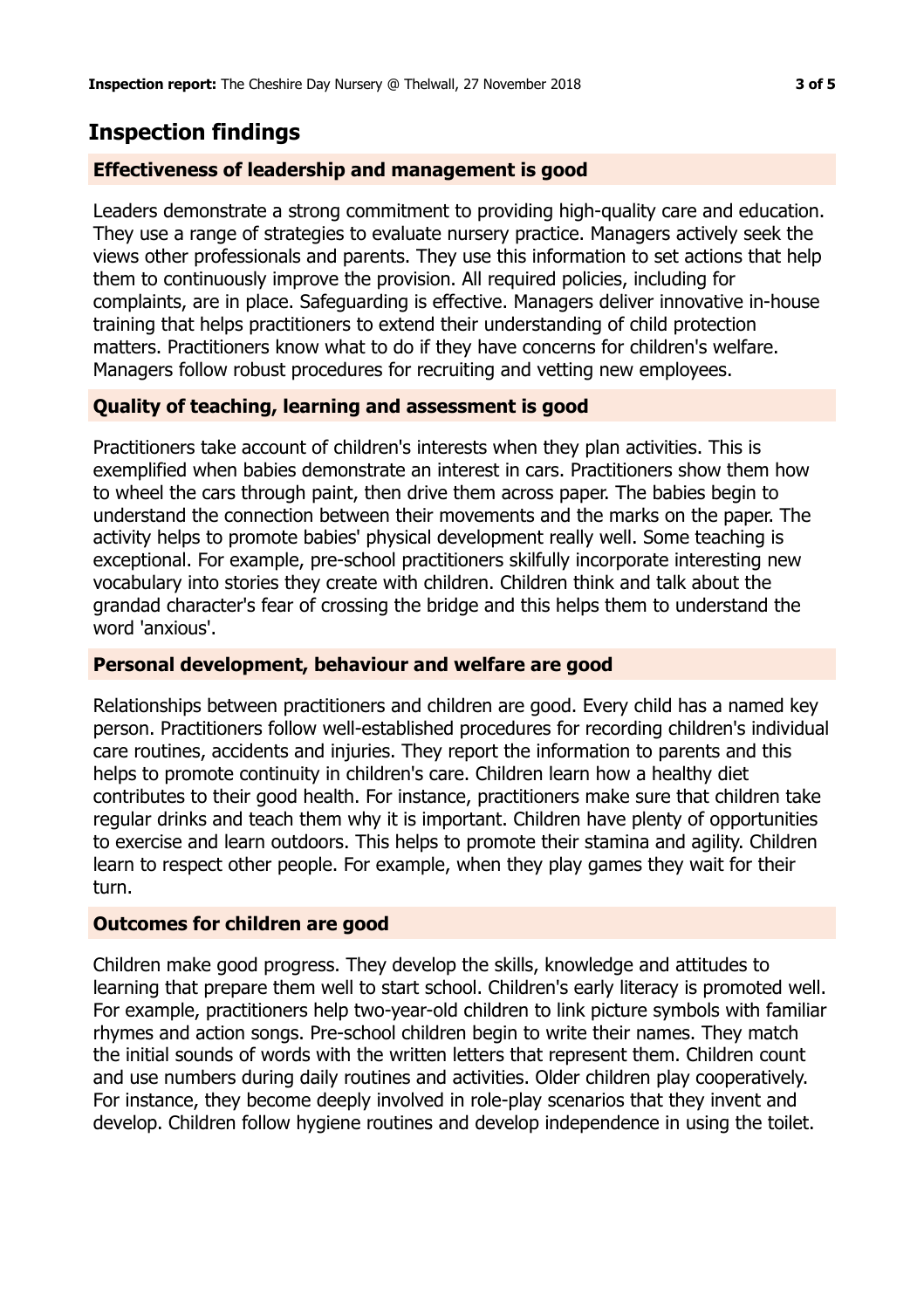## **Setting details**

| Unique reference number                             | EY489587                                                                             |  |
|-----------------------------------------------------|--------------------------------------------------------------------------------------|--|
| <b>Local authority</b>                              | Warrington                                                                           |  |
| <b>Inspection number</b>                            | 10085431                                                                             |  |
| <b>Type of provision</b>                            | Childcare on non-domestic premises                                                   |  |
| <b>Registers</b>                                    | Early Years Register, Compulsory Childcare<br>Register, Voluntary Childcare Register |  |
| Day care type                                       | Full day care                                                                        |  |
| <b>Age range of children</b>                        | $0 - 4$                                                                              |  |
| <b>Total number of places</b>                       | 110                                                                                  |  |
| Number of children on roll                          | 129                                                                                  |  |
| Name of registered person                           | The Cheshire Day Nursery Limited                                                     |  |
| <b>Registered person unique</b><br>reference number | RP904296                                                                             |  |
| Date of previous inspection                         | 23 August 2016                                                                       |  |
| <b>Telephone number</b>                             | 01925268000                                                                          |  |

The Cheshire Day Nursery @ Thelwall registered in 2015. The nursery employs 32 members of childcare staff. Of these, two hold qualifications at level 6, one holds level 5, two hold level 4, 16 hold level 3 and three hold level 2. There are two members of staff who hold qualified teacher status. The nursery opens from Monday to Friday all year round. Sessions are from 7am until 7pm. The nursery provides funded early education for two-, three- and four-year-old children.

This inspection was carried out by Ofsted under sections 49 and 50 of the Childcare Act 2006 on the quality and standards of provision that is registered on the Early Years Register. The registered person must ensure that this provision complies with the statutory framework for children's learning, development and care, known as the early years foundation stage.

Any complaints about the inspection or the report should be made following the procedures set out in the guidance Complaints procedure: raising concerns and making complaints about Ofsted, which is available from Ofsted's website: www.ofsted.gov.uk. If you would like Ofsted to send you a copy of the guidance, please telephone 0300 123 4234, or email [enquiries@ofsted.gov.uk.](mailto:enquiries@ofsted.gov.uk)